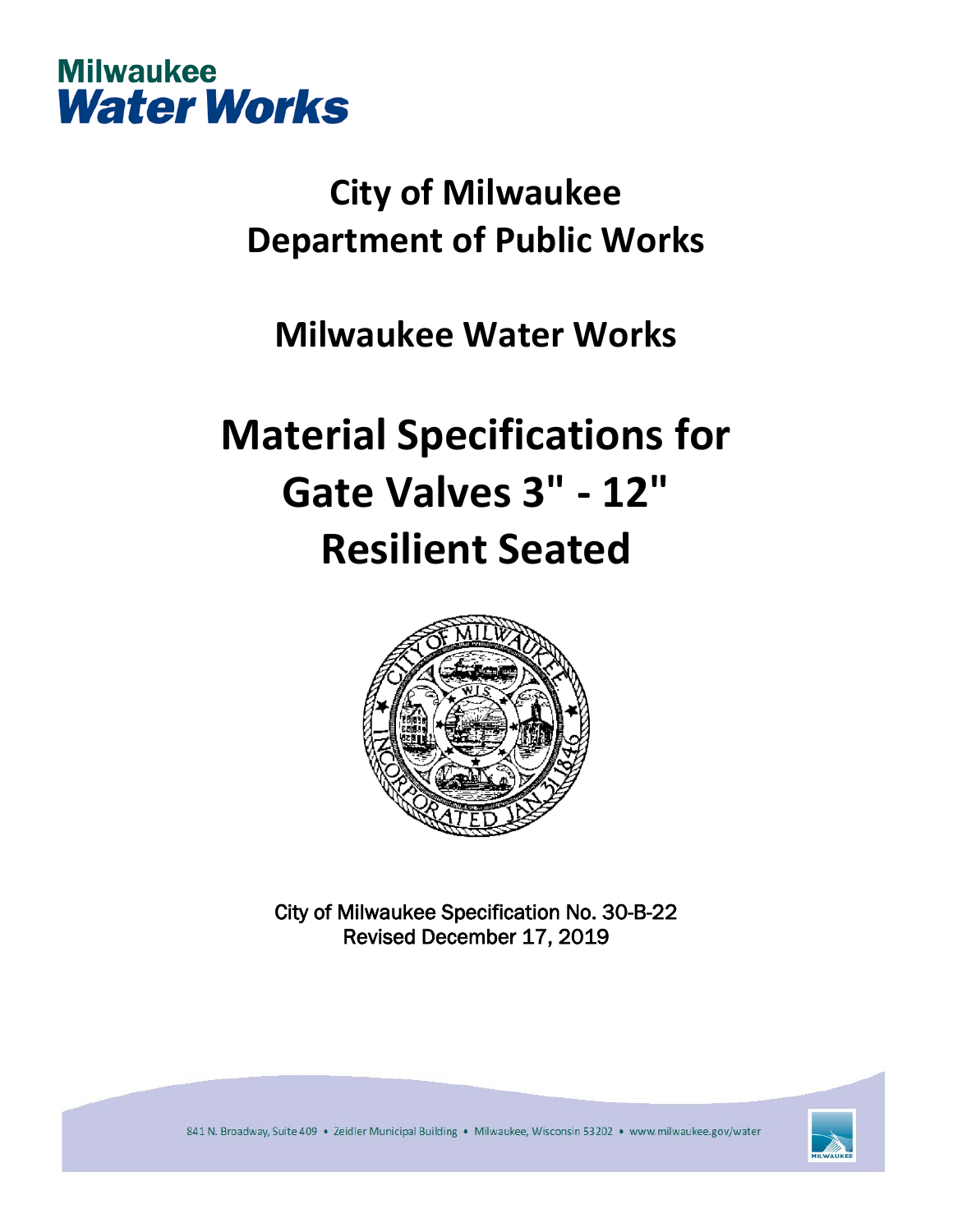- **I. GENERAL REQUIREMENTS:** Vendors bidding through the Department of Administration Business Operations Division, Procurement Services Section shall comply with the latest version of City of Milwaukee Specification No. 70b-D-7, except as modified in the technical requirements as described herein. MATERIALS FURNISHED UNDER THIS SPECIFICATION SHALL COMPLY WITH AND BE CERTIFIED WITH THE PROVISIONS OF THE CITY OF MILWAUKEE ORDINANCE 310-18.9 AND THE AMERICAN IRON AND STEEL REQUIREMENT (AIS) OF THE DRINKING WATER STATE REVOLVING FUND (DWSRF).
- **II.** WARRANTY: The warranty requirements specified in Section II of the Specification 70b D 7 are modified here to include 100% Parts and Labor to remain in effect for a minimum of three (3) years from date of acceptance or two (2) years from date of installation, whichever occurs first. Under this provision, the furnishing contractor agrees to repair or replace, within a reasonable time (not to exceed 4 weeks), any valve or accessories found to be defective during the warranty period at no cost to the City including all freight costs.

#### III. TECHNICAL REQUIREMENTS:

- A. Description: Gate valves, as described herein, shall be resilient seated type with non-rising stems, fully encapsulated rubber gates, epoxy coated, made of ductile or cast iron, rated for 250 psi working pressure, and suitable for direct burial.
- **B.** Standards: Unless otherwise stated, the valves shall conform to the latest revisions of the following American Water Works Association (AWWA) and NSF Standards:
	- 1. AWWA C509 Standard for Resilient-Seated Gate Valves for Water Supply Service
	- 2. AWWA C111 Standard for Rubber-Gasket Joints for Ductile-Iron Pressure Pipe and Fittings
	- 3. AWWA C550 Standard for Protective Interior Coatings for Valves and Hydrants
	- 4. AWWA C110 Standard for Ductile-Iron and Gray-Iron Fittings<br>5. SICE 61
	- **NSF 61**
- C. Valve Design: Resilient wedge gate valves and tapping valves shall be designed in accordance with the following requirements:
	- 1. Valve Ends Valve ends shall be as specified on the bid form:
		- a. Mechanical joint ends shall conform to section 4.4.1.4.2 of AWWA C509 and shall be furnished complete with all mechanical joint accessories except M.J. bolts and nuts. Glands shall be full body gray iron or ductile iron. Mechanical joint bells, glands and rubber gaskets shall be in accordance with AWWA C111.
		- b. AWWA C111 tabulated mechanical joint dimensions shall conform to AWWA C110; NOT AWWA C153.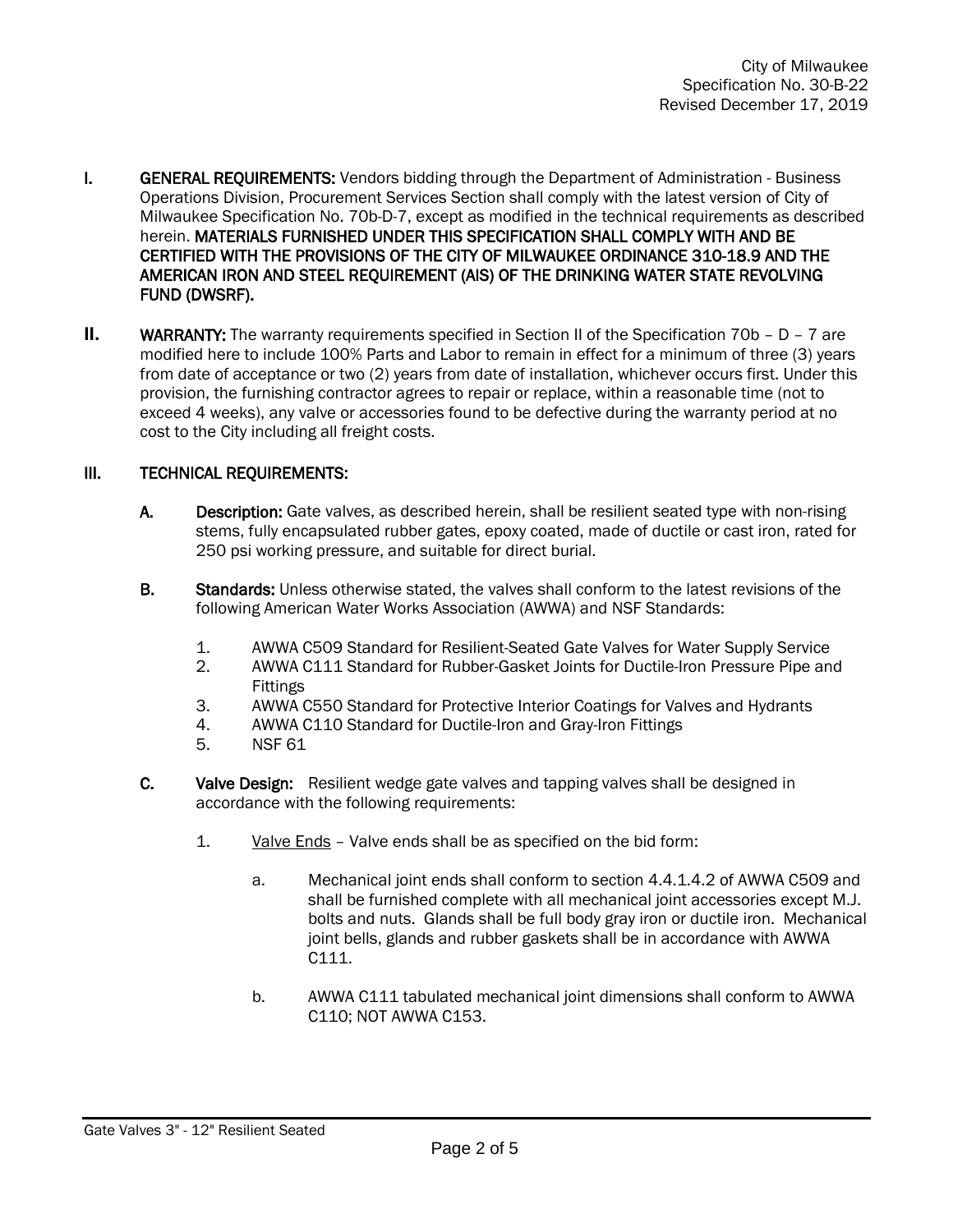- c. Flange ends shall conform to Section 4.4.1.4.1 of AWWA C509.
- d. Push-on joints shall conform to AWWA C111 and shall be furnished with suitable gaskets and sufficient lubricant.
- e. Tapping valve inlet end shall conform to Sec. 4.4.1.4.4 of AWWA C509 with the face finished in accordance with MSS SP-60, and shall be furnished with a suitable gasket. Tapping valve shall be furnished with bolts and nuts of 300 series 18-8 stainless steel or approved equal for the inlet end.
- f. Tapping valve outlet end shall have mechanical joint and shall be capable of accommodating a Mueller Machine for tapping the pipe. Accessories shall be furnished in accordance with the above paragraph.
- 2. Exterior Fasteners All exterior fasteners, including all bonnet and seal plate bolts and nuts, plugs and external accessories, shall be made from 300 series 18-8 stainless steel or approved equal corrosion resistant material. All exterior fasteners shall be hex head in accordance with ASME B18.2.1.
- 3. Stem Seal The valve stem seal shall be O rings in conformance with Section 4.4.6 of AWWA C 509 and shall be so designed that the O – ring above the stem collar can be replaced while the valve is under working pressure and in the fully open position.
- 4. Valve Stem Valve stem, stem nut and stem collar shall be made of low zinc bronze (zinc content not to exceed 6%), or approved equal material, and shall be designed in accordance with Section 4.4.5 of AWWA C509. Valve stem shall have an integral thrust collar. Thrust collar bearings shall be designed to withstand maximum torque without distortion. Valve stem material shall be capable of withstanding the torque requirements as mentioned in Section III. C.7 of this specification. Stainless steel stems shall have a suitable anti-seize coating in compliance with NSF 61.
- 5. Gate and Valve Seats Gate material may be gray iron, ductile iron or bronze. The valve gate shall be fully encapsulated in rubber, which shall be bonded or vulcanized to the gate in compliance with Section 4.4.2.1.1 of AWWA C 509. Mechanical means of attaching the valve seat to the gate are not permitted. The gate and the rubber encapsulation shall be so designed as to provide a positive stop without damaging rubber encapsulation or the epoxy.
- 6. Guides Valve shall have guides in compliance with Section 4.4.3 of AWWA C 509. Guide 'Inserts' made of suitable material are optional.
- 7. Torque Strength Valves 3" and 4" in diameter shall be designed for an input torque of 300 foot pounds at the fully opened or fully closed positions, without distortion of any kind to the valve or its components.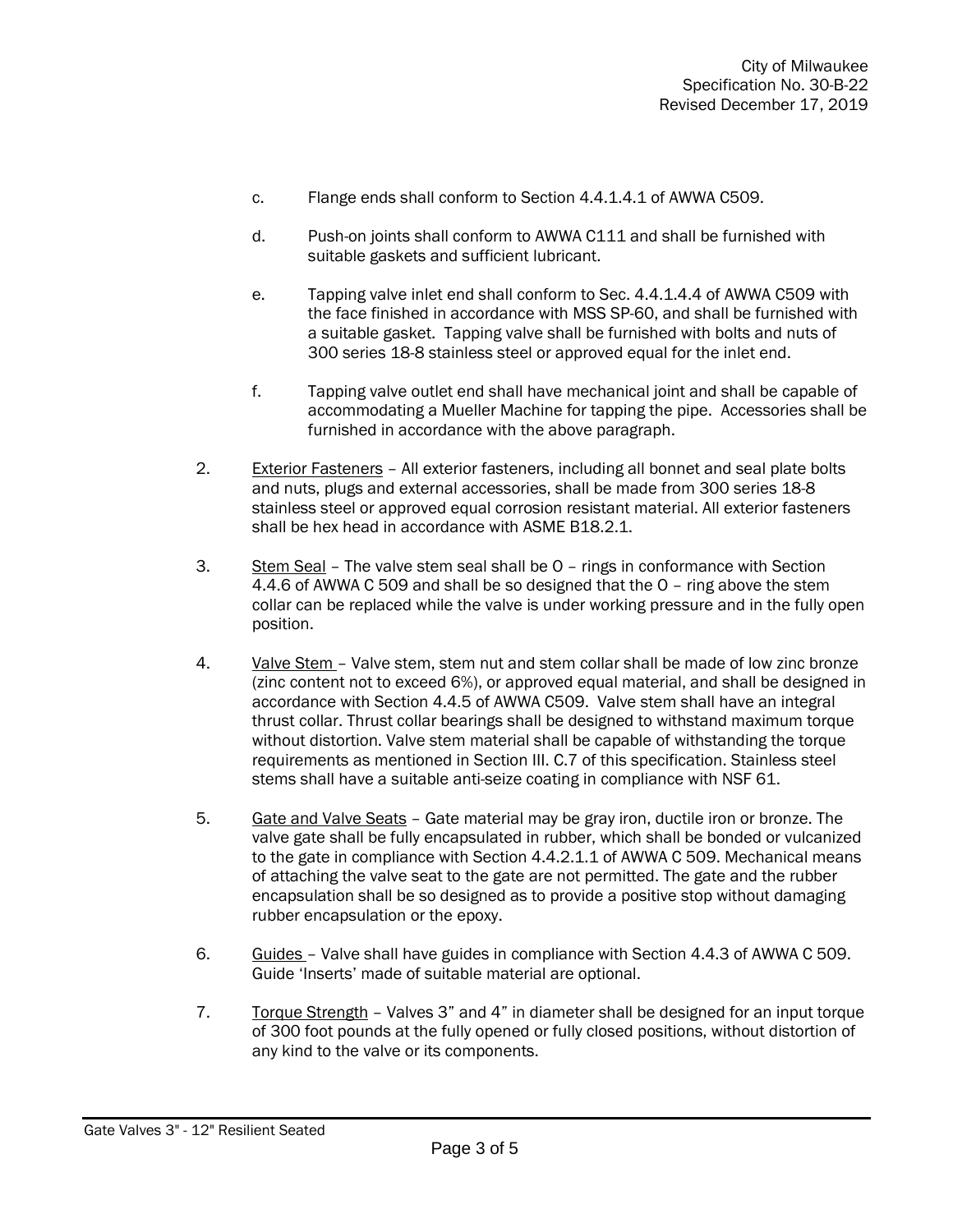Valves 6" thru 12" in diameter shall be designed for an input torque of 450-foot pounds at the fully opened or fully closed positions, without distortion of any kind to the valve or its components.

Valves will be tested at these torque inputs.

- 8. Direction to open The valves shall open by turning the operating nut to the right (clockwise).
- 9. Throttling Service Valve shall be capable of being used for throttling without chatter, vibration or wear to the valve or to the water main.
- D. Coating: Both inside and outside of the valve shall receive a minimum 6 mil thick fusion bonded epoxy coating in compliance with AWWA C550.
- E. Drawing submittals: The bidders are required to submit three (3) sets of certified drawings for each size and type of valve being furnished to the Superintendent of Milwaukee Water Works for approvals.

The drawings shall show the following information:

- 1. Internal construction details
- 2. Overall dimensions
- 3. Weight of the valve complete with accessories<br>4. Material specifications for all components
- Material specifications for all components
- 5. Maximum input torque strength at the fully open or fully closed positions.
- 6. Number of turns of the operating nut to fully close the valve from the fully opened position.

One (1) set of drawings will be returned to the furnishing contractor marked "Reviewed – No Exceptions Taken", "Reviewed – Returned with Comments", "Reviewed – Revise and Resubmit", or "Rejected". All materials shall be furnished in accordance with these approved drawings.

- F. Manuals: After the bid opening, the successful bidder will be required to furnish four (4) copies of maintenance manuals and parts list to the Superintendent of Milwaukee Water Works for the valves being furnished.
- G. Affidavit and Certification: Upon request, the furnishing contractor shall submit in duplicate the following to the Superintendent of Milwaukee Water Works:
	- 1. Manufacturer's affidavit of compliance in accordance with Section 6.3 of AWWA C509.
	- 2. Manufacturer's Certifications attesting to: